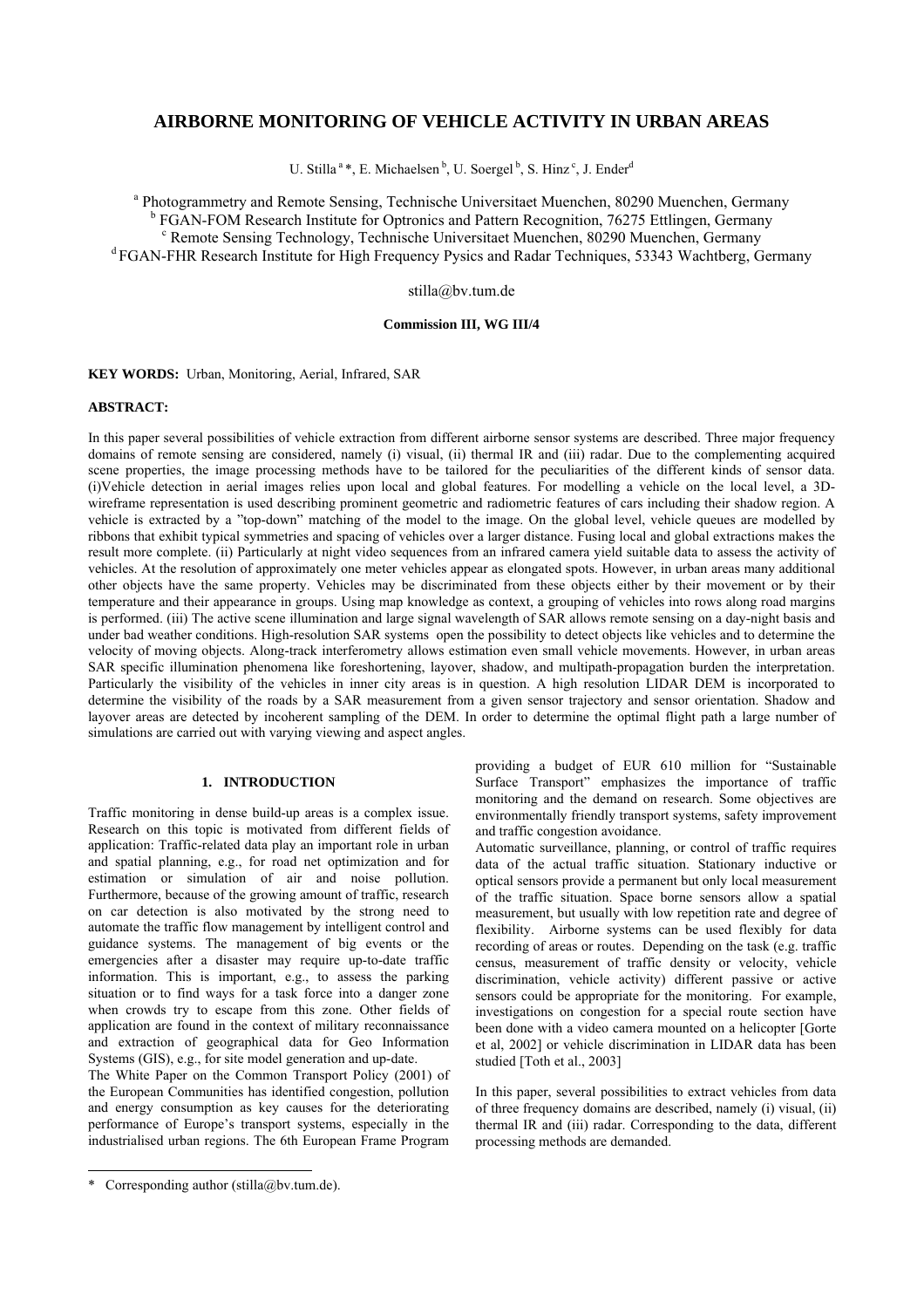# **2. VISUAL DATA**

In recent years, attempts have been made to derive traffic data also from aerial images, because such images belong to the fundamental data sources in many fields of urban planning. Therefore, an algorithm that automatically detects and counts vehicles in aerial images would effectively support trafficrelated analyses in urban planning.

#### **2.1 Related work**

Related work on vehicle detection from optical images can be distinguished based on the underlying type of modeling used: Several authors propose the use of an appearance-based, implicit model [Ruskoné et al., 1996], [Rajagopalan et al., 1999] [Schneidermann & Kanade, 2000], [Papageorgiou & Poggio, 2000]. The model is created by example images of cars and typically consists of grayvalue or texture features and their statistics assembled in vectors. Detection is then performed by computing the feature vectors from image regions and matching them against the statistics of the model features. The other group of approaches incorporates an explicit model that describes a vehicle in 2D or 3D, e.g., by a filter or wire-frame representation [Burlina et al., 1995], [Tan et al., 1998], [Haag & Nagel, 1999], [Liu et al.; 1999], [Liu, 2000], [Michaelsen & Stilla, 2000], [Zhao & Nevatia, 2001], [Hinz & Baumgartner, 2001], [Moon et al., 2002]. In this case, detection relies on either matching the model "top-down" to the image or grouping extracted image features "bottom-up" to construct structures similar to the model. If there is sufficient support of the model in the image, a vehicle is assumed to be detected.

#### **2.2 Vehicle model**

For detecting single vehicles an explicit model is used. Geometrically, a car is modelled as a 3D object by a wire-frame representation containing substructures like windshield, roof, and hood (see Fig. 1). An accurate computation of the car's shadow projection derived from date, daytime, and image orientation parameters is added to the model. As a radiometric feature, color constancy between hood color and roof color is included.

A detailed description requires a large number of models to cover all types of vehicles. To overcome this problem a treelike model hierarchy is used having a simple 3D-box model at its root from which all models of higher level of detail can be derived subsequently.

### **2.3 Detection of single vehicles**

The detection of single vehicles can be summarized by the following steps: (i) Extract edge pixels and compute gradient direction using Deriche's filter (ii) Project the geometric model including shadow region to edge pixel and align the model's reference point and direction with the gradient direction. The projection matrices are derived from the image orientation parameters. (iii) Measure reference color and intensity at roof region. (iv) Adapt the expected saliency of the edge features depending on position, orientation, color, and sun direction. (v) Measure features from the image: edge magnitude support of each model edge, edge direction support of each model edge, color constancy, darkness of shadow. (vi) Compute a matching score (a likelihood) by comparing measured values with expected values. (vii) Based on the likelihood, decide whether the car hypothesis is accepted or not. The evaluation measures



Figure 1. Examples. a) Aerial image (section), b) Model involved are explained in [Hinz, 2004]. An example of detected vehicles is given in Fig. 2a.

### **2.4 Exploiting context**

Due to the high geometric variability of vehicles, it can hardly be assured that the detailed model described above covers all types of vehicles. Only the contextual information that such a vehicle stands on a road or is part of a queue makes it clearly distinguishable from similar structures. For these reasons the queue model incorporates more generic and more global knowledge. Constraints of the detailed local model are relaxed and, in compensation for this, the global consistency of features is emphasized. More specifically, typical local geometric and radiometric symmetries of vehicles are exploited and, in combination with rough dimensions and spacings of vehicles, they are constrained to form an elongated structure ("ladderlike" shape) of sufficient length and smoothness. According to this model, vehicle queue detection is based on searching for one-vehicle-wide ribbons that are characterized by (i) significant directional symmetries of grayvalue edges with symmetry maxima defining the queue's center line, (ii) frequent intersections of short and perpendicularly oriented edges with homogeneous distribution along the center line, (ii) high parallel edge support at both sides of the center line and (iv) sufficient length. More details concerning the symmetry estimation are explained in [Hinz, 2004]

The results of the independent vehicle detection and queue detection are fused. A mutual overlap of vehicles and queues is checked and successfully tested vehicles are further investigated for collinearity with the queue's medial axis. After fusion the queues are analyzed for missing vehicles. Such vehicles are often characterized by homogenous blobs that can be extracted by a region-growing algorithm. In the last step, all vehicles detected using the stringent parametric model but not being part of a queue are added to the result.



Figure 2. a) Result of the model match. b) Vehicles detected using local model (white) and vehicles recovered through fusion with global model (black)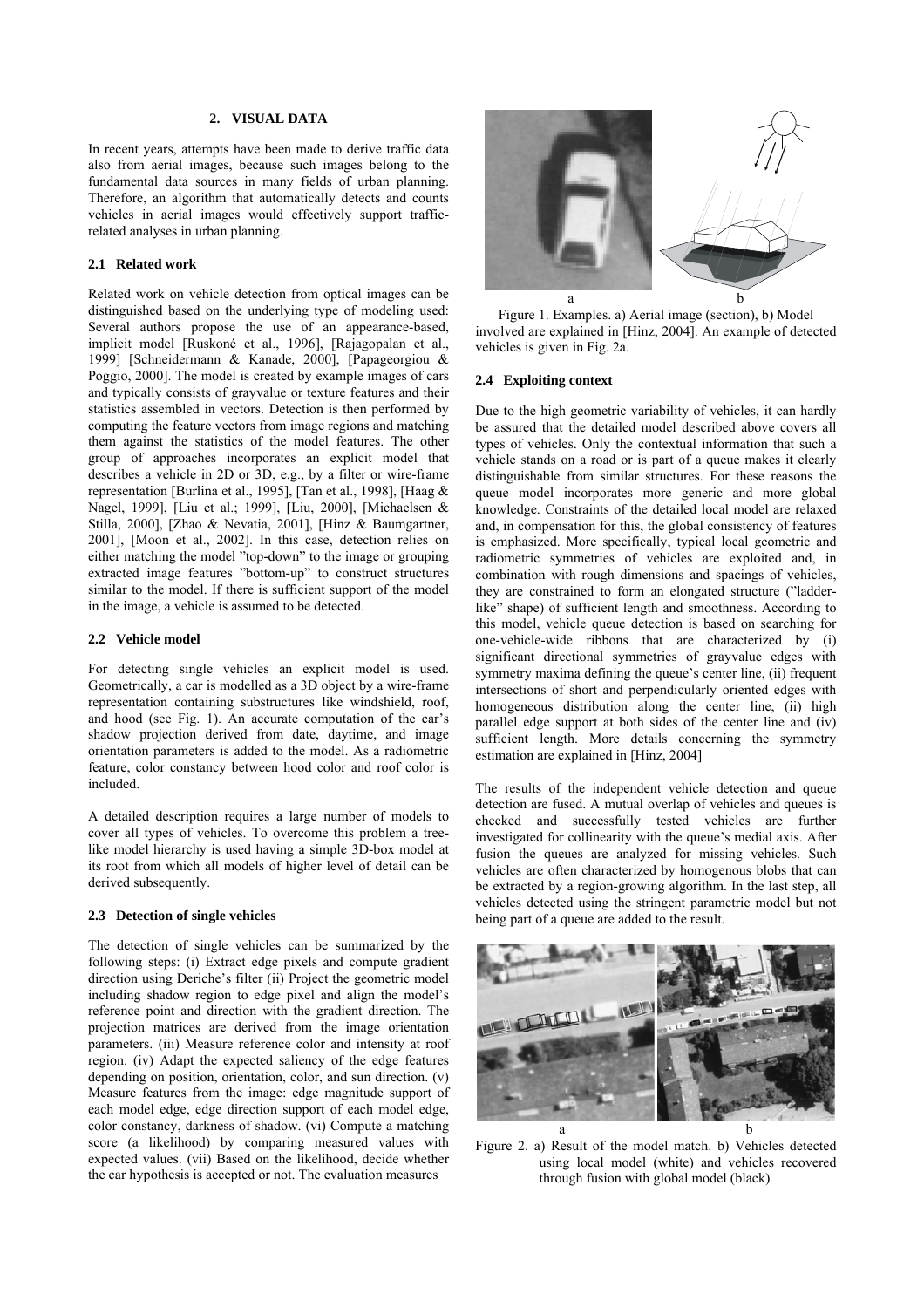### **3. THERMAL INFRARED DATA**

### **3.1 Related work**

Infrared sensors open the possibility of night vision and sensing the traffic situation by day and night. Vehicle movements can be captured by commercial IR-Cameras with a frame rate of 50 Hz (standard video out). An experimental airborne system including GPS and INS was built up within the LUMOS Project. It was shown that a tracking of moving objects exploiting the georefenced image sequence and map data is possible [Sujew & Ernst, 2003].

The activity of vehicles is not restricted to movement features alone. Stationary cars may still have the engine idling. They may be waiting at a traffic light or in a traffic jam. This is typical for rush hour situations in cities. Regarding e.g. pollution such cars have to be counted as active. Furthermore, for traffic management it might be helpful to distinguish cars that halt only for a short time - e.g. for loading, in a drive through service or just quickly picking things up - from those who are parked for hours or days. Temperature is an important feature for such recognition tasks. It is known that temperature can be remotely sensed by thermal cameras sensitive in the 3- 5µm or 8-12µm spectral band [Wolffe & Zissis, 1985].



Figure 3. a) Example of a thermal IR image of an urban area. Enlargement of white frames see c-g. Parking cars appearing as dark spots which are grouped in rows along the street, b) Interest regions superimposed by a map on the IR-image, c) hot spot of a chimney, d) hot spot of a street light, e)-f) parking cars, one arrived recently arrived, g) car moved away

### **3.2 Detection of single vehicles**

Stationary passive cars appear as dark stationary spots, because they are colder than the surrounding. They will usually occur along the margin of roads or in parking lots, and they will be grouped into rows. Fig. 3a shows such a situation. Active vehicles will appear as moving bright spots on the roads. A stationary bright spot within a row of stationary dark spots can be interpreted as a car that is still warm (has been moved short time before)(Fig. 3e,f) or as warm spot on the bare concrete giving the hint, that there has been a vehicle short time before, that moved away (Fig. 3g). Rows of bright spots in the roads are probably cars, which are waiting at a traffic light or in a traffic jam. Thus the percentage of bright versus dark spots gives a good estimation of the activity of cars in the scene. Fig.

3a shows a typical example of a thermal image of an urban site with rather low car activity. While some buildings and cars have good contrast to the background, roads do not necessarily have clear margins in this kind of imagery.

### **3.3 Exploiting context**

Cars tend to be placed in equidistantly spaced rows along the margin of roads. This criterion allows discrimination from other spot-shaped objects. Grouping of such spots into rows of arbitrary length is a generic operation. Fig. 4a shows a section of an IR image containing a row of cars.

All detected warm and cold spots in this section are displayed in Fig. 4b. Spots caused by cars constitute only a subset of these. Fig. 4c shows those spots, that are sufficiently close to a road margin. The grouping starts only from spots which exceed a minimal mass. The grouping direction is constrained by the road margin. Only spots fitting into the straight and equidistantly spaced row model are grouped.

Still, there may be several alternatives of grouping, e.g. if two spots are close to one another in a location consistent with the model (see Fig. 4c, most right member of the row). Among the alternatives one group is selected based on an assessment, which is calculated from the number of spots, total mass, regularity in spacing and straightness and consistency in orientation of the spots. Fig. 4d shows the best group containing seven spots.



Figure 4. The benefit of grouping: a) A section of an IR-image; b) all spots constructed in that region; c) spots in the interest region given by fusion with the map; d) carspots remaining consistent with the row model after grouping.

## **4. SAR DATA**

Active synthetic aperture radar (SAR) sensors are independent of the time of day. The large signal wavelength in the order of centimetres provides near insensitivity to weather conditions. The increasing resolution of SAR data offers the possibility to utilize this data for detailed scene interpretations in urban areas.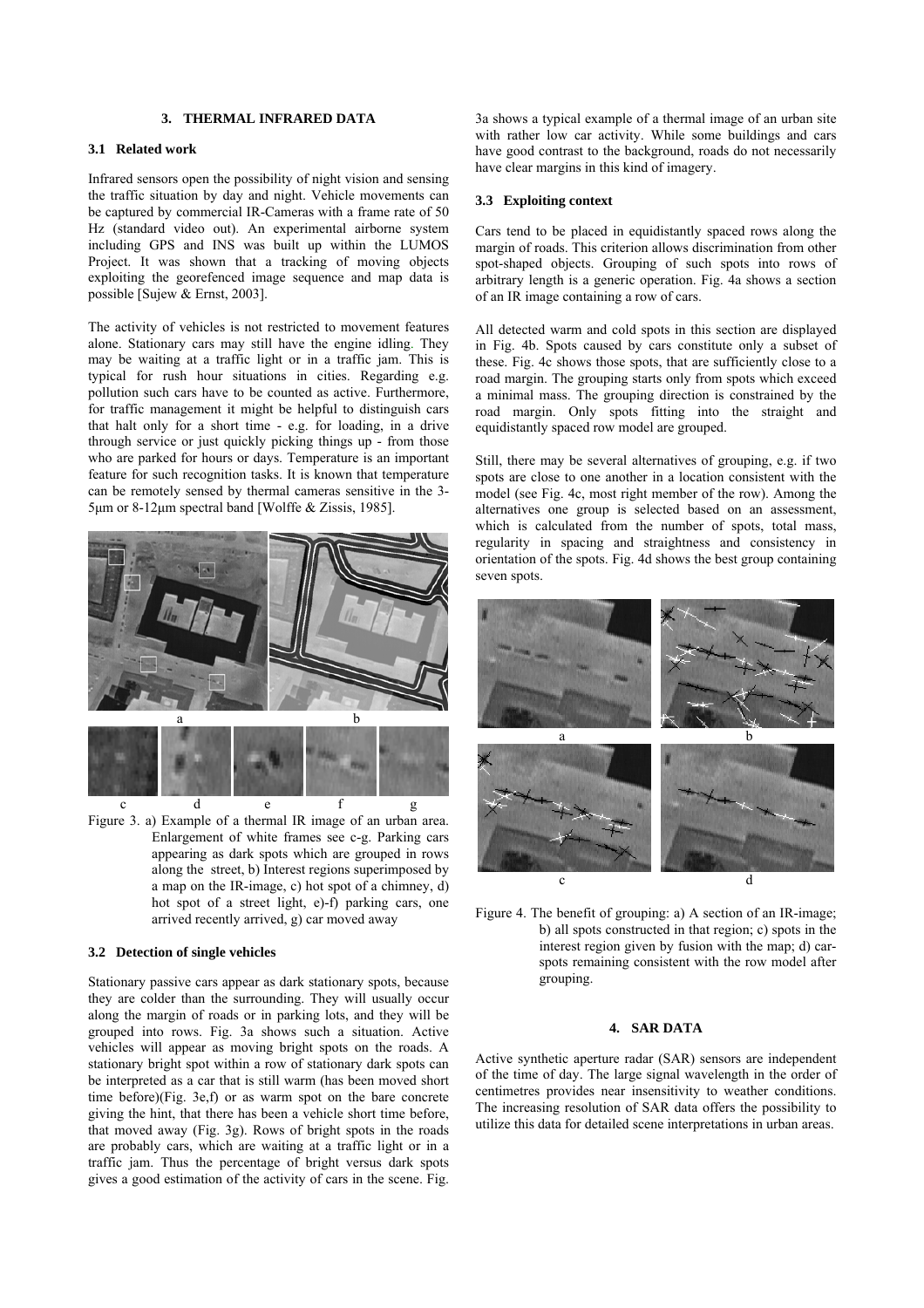### **4.1 Related work**

Approaches for monitoring traffic have been proposed for both spaceborne systems, e.g. RADARSAT-2 [Livingstone et al., 2002], Shuttle Radar Topography Mission SRTM [Breit et al., 2003] and airborne systems, e.g. [Ender, 1999], [Eckart et al., 2000]. The moving target indication (MTI) requires vehicle detection in the SAR data and parameter estimation. Target detection and estimation can be performed either incoherently with a single SAR sensor, e.g. [Kirscht, 1998], [Livingstone et al., 2002], or coherently (along-track Interferometry), with much higher fidelity, with two [Gierull & Sikaneta, 2003] or more apertures [Ender, 1998].

For processing a SAR image from a single aperture all scene objects will be assumed stationary. The relative motion between sensor and scene causes a Doppler frequency shift, which is exploited to achieve a high azimuth resolution and to determine the correct azimuthal position of objects. The movement of objects causes artefacts. The radial velocity component of the movement leads to an azimuthal displacement (because of the additional Doppler frequency shift), the parallel component leads to blurring. This first effect can be observed in Fig. 5 comparing a SAR image and an aerial image acquired simultaneously. A cargo ship entering a lock (motion from left to right  $=$  in range direction) is mapped on the ground in the SAR image.



Figure 5. Azimuth displacement of a cargo ship entering a lock. a) SAR image, b) aerial image

#### **4.2 Detection of single vehicles**

Some image based approaches exploit this azimuth displacement of detected vehicles from the expected position to estimate the radial velocity component relative to the carrier. Using the information about geometry of the route they try to derive the velocity of a vehicle. One-channel implementations may register only fast transverse or parallel movements.

Other approaches exploit SAR data from two or more channels resulting from several antennas or subapertures oriented in the direction of flight which observe the same scene at different times. A coherent processing of the data allows calculation of along-track interferograms showing moving objects by phase differences. Introducing knowledge, (e.g. typical size or shape) moving objects can be detected in the interferogram by modelbased image analysis [Schulz et al., 2003].

SAR-MTI (moving target indication) processing has shown promising results in rural and suburban area. Figure 6 shows an example of a SAR-MTI result which depicts an Autobahn exit and automatically determined positions of vehicles after complete MTI processing including clutter suppression, moving

target detection, high-precision azimuth position estimation and target tracking [Ender, 1999]



Figure 6. SAR-MTI result after target tracking (Autobahn exit Ingolstadt/Nord) [Ender, 1999]

# **4.3 Exploiting context**

However, in urban areas SAR specific illumination phenomena like foreshortening, layover, shadow, and multipathpropagation burden the interpretation. The so-called layover phenomenon occurs at locations with a steep elevation gradient facing towards the sensor, like vertical building walls. Because object areas located at different positions have the same distance to the sensor, like roofs, walls and the ground in front of buildings, the backscatter is integrated into the same range cell. In general, the signal mixture cannot be resolved from a single SAR acquisition. The signal contributions of different objects inside a resolution cell can be separated using e.g. full polarimetric or interferometric SAR data or even a combination of both [Guillaso et al. 2003]. Layover areas appear bright in the SAR image (see Fig. 8b). Perpendicular alignment of buildings to the sensor leads to strong signal responses by double-bounce at the dihedral corner reflector between the ground and the building wall. All these double-bounce signals have the same time-of-flight. This results in a line of bright scattering in the azimuthal direction at the building footprint.

At the opposite building side, the ground is partly occluded from the building. This region appears dark in the SAR image, because no signal returns into the related range bins.

Layover and radar shadow (e.g. caused by tall buildings) may hinder the visibility of neighboured objects of interest, like roads. The sizes of the layover areas  $l_g$  and shadow areas  $s_g$  on the ground in range direction (see Fig. 7) depend on the viewing angle *θ* and the building height *h*.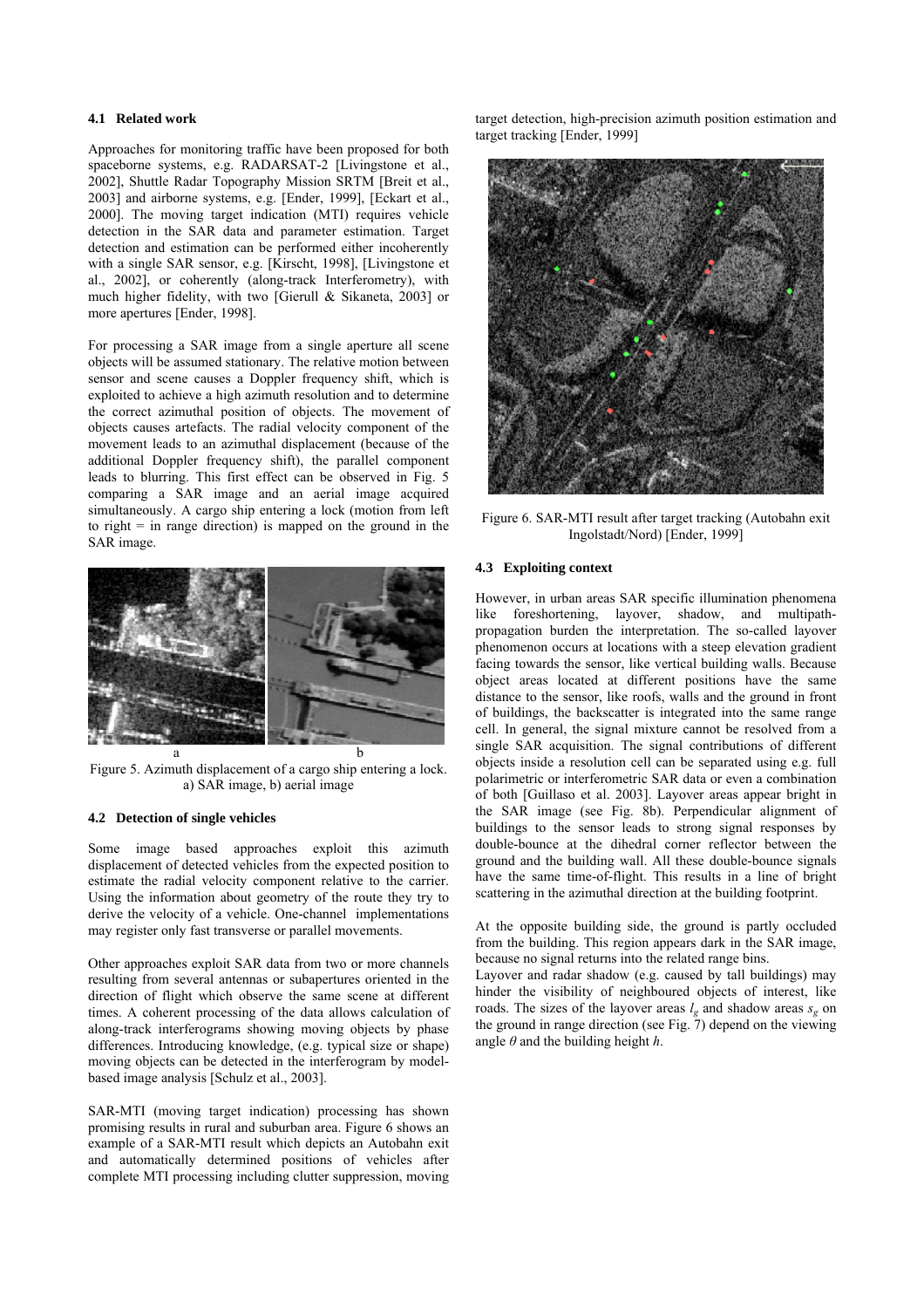

Figure 7. Shadow and Layover from buildings displaced in range direction.

The viewing angle increases in range direction over the swath. Assuming a range of the viewing angle  $\theta$  between 40° and 60°. the shadow length of a certain building is more than doubled from near to far range. In Fig. 7 such a situation is depicted (shadow length *sgn, sgf*). A worst case will arise if a road between two building rows is oriented parallel to the sensor trajectory. The street is partly occluded from shadow and partly covered with layover. An object on the road can only be sensed undistorted, if a condition for the road width  $w_s$  holds:

$$
w_s > s_{gn} + l = h \cdot (tan(\theta_{sn}) + cot(\theta_1)).
$$
 (1)

In the sketch (Fig. 7) the angles θ*sn* and θ*sf* vary remarkably between the two buildings. In reality the angle changes only slightly over the width of a road. Hence, for the estimate of the size of the problem areas a constant angle (θ*sn=*θ*sf*) is assumed. An angle of 55° in both cases and a building height of 20m give a minimum  $w_S$  of 40m.

### **4.4 Simulation of shadow and layover**

It is essential to determine a-priori the optimal SAR acquisition parameters in order to minimize the influence of layover and shadow for a selected area of interest or an object class. For this purpose, maps and high-resolution elevation data from a GIS are required [Soergel et al., 2003b].

Based on a DEM, layover and shadow regions are simulated [Meier et al, 1993]. From the sensor position, the DEM grid is sampled in range direction. Layover and shadow regions are detected analyzing the distance and the viewing angle. By intersection of these results with the map data, the affected areas of buildings and roads are identified



Figure 8. a) LIDAR DEM superimposed with the layers of buildings (yellow) and roads (red). b) SAR image

.A simulation of shadow and layover areas with the given SAR parameters is shown in Fig. 9a. The results are given in Table 1. The large viewing angle suggests a larger portion of shadow compared to layover. This would be the case if all objects in the scene were detached, their signals not interfering with each other. However, in the test scene, the ground distance in range direction between the objects is often small. This results in many mixed pixels where shadow and layover are both present. Less than 20% of the road area can be sensed undisturbed.





### **4.5 Determination of optimal aspect and viewing angles**

In order to estimate the optimal aspect and viewing angles for an arbitrary SAR measurement a large number of simulations have been carried out. Fig. 9b shows the result for a simulated illumination of westward aspect direction. The aspect angle was altered systematically in steps of 5°. For each of the 72 aspect directions the layover and shadow areas were detected for 9 different viewing angles. The viewing angle  $\theta$  was chosen between 30° and 70° with 5° increment. This results in 648 simulations. From this set, the best single SAR illumination direction was determined. The results are shown in Table 1.

| Parameters | given    |       |       | optimal |       |
|------------|----------|-------|-------|---------|-------|
| Area       | Complete | Roads | Roofs | Roads   | Roofs |
| Shadow     | 28       | 39    | 16    |         |       |
| Lavover    | 25       | 19    | 34    |         | 28    |
| Mixed      | 19       | 24    | 7.5   | 19      |       |
| Reliable   | 28       | 20    | 43    | 39      |       |

Table 1. Results (in %) of shadow/layover detection for given (see Fig 8b) and optimal SAR parameters

The optimal illumination direction with respect of the visibility of buildings was from the east with a viewing angle of 60°. More than half of the roof area would be visible in SAR data acquired with these parameters. In the case of the roads, the best result is achievable for an illumination from exactly north with a viewing angle of 45°. This direction coincides with one main road orientation.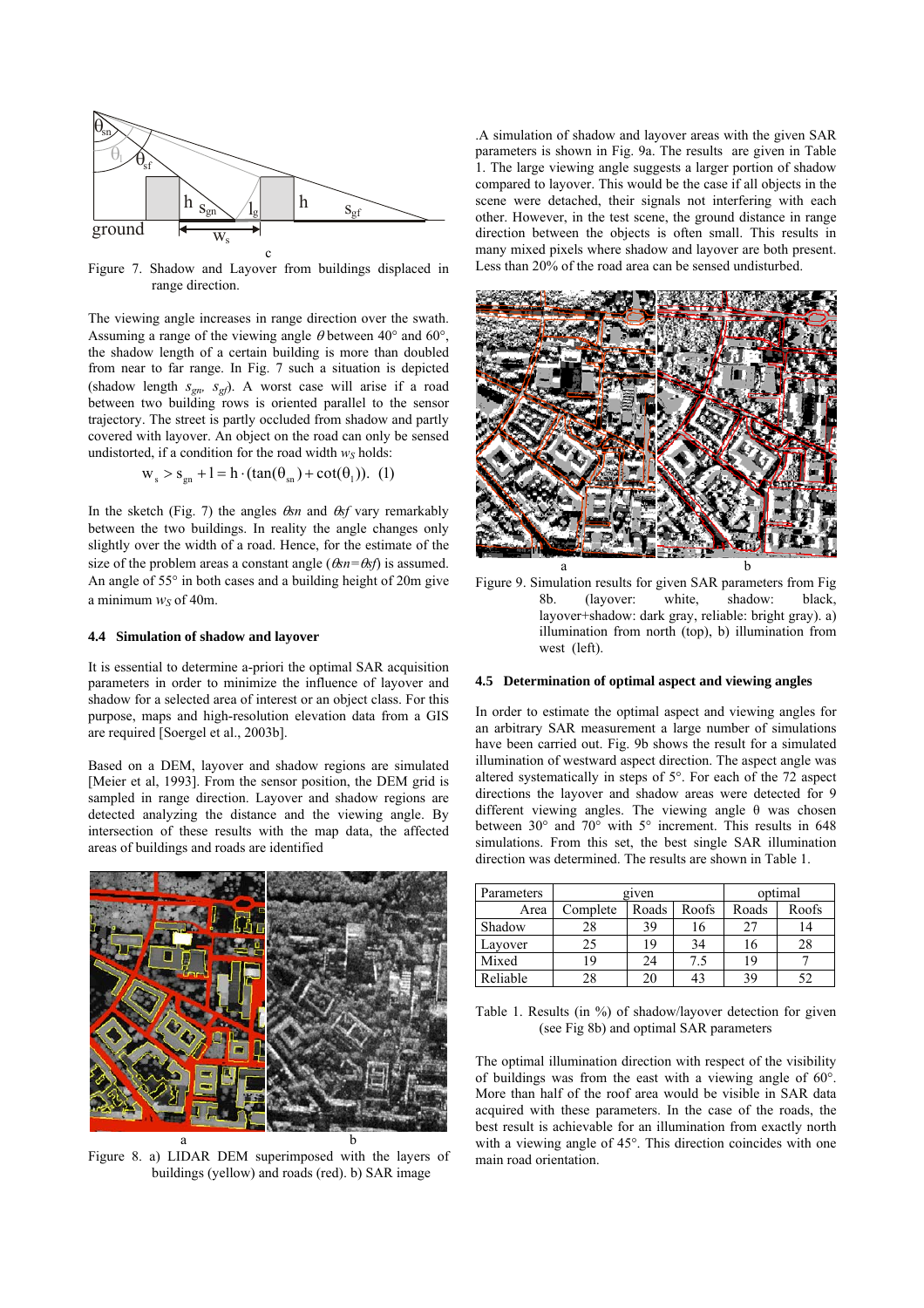### **4.6 Fusion of SAR data from different views**

Starting from the already found best SAR illumination the remaining set of simulations is scanned for the best complementing SAR measurement. Again, the portion of useful data from the object class of interest is maximized. This means that the objects have to be visible from at least one viewpoint. The procedure is repeated twice based on the result of the previous step. The analysis is carried out independently for the object classes buildings and roads. The benefit for a fusion of 2, 3, and 4 SAR acquisitions can be seen in Table 2.

| <b>SAR</b> measurements |    |    |    |    |
|-------------------------|----|----|----|----|
| Roof area (undistorted) | 52 | 73 | 82 |    |
| Road area (undistorted) | 39 | 47 | 56 | 62 |
| Road area (shadow)      | 27 | 10 |    |    |

Table 2. Portion (in %) of visible roof and road area for the optimal single and set of several SAR acquisitions

### **5. DISCUSSION**

#### **5.1 Optical data**

The detection algorithm was tested on a series of high resolution aerial images (ca. 15cm ground resolution) of complex downtown areas. No preclassification of regions of interest had been carried out. It shows that the vehicle detection achieves a high correctness of 87% but only a moderate completeness of 60%. This is a clear consequence of the stringent parametric model. In contrast, the (independently run) queue detection reaches a higher completeness of 83%, however, as can be anticipated from the weaker generic queue model, the correctness is below 50%. The effect of fusion and recovering missed extractions increases the completeness up to 79% while the correctness is almost the same as for the vehicle detection.

Failures occur in regions where the complete road is darkened by building shadows. This could be overcome by preclassifying shadow regions, so that the vehicle model can be adapted accordingly. Further improvements, mainly regarding the vehicle detection scheme, include the optional incorporation of true-colour features and the use of a model hierarchy and/or geometrically flexible models similar to Olson et al. [1996] and Dubuisson-Jolly et al. [1996]. The use of multi-view imagery to separate moving from parking vehicles and to estimate vehicle velocity would be another avenue of research.

### **5.2 Infrared data**

A comparison of data sets recorded at different time of day, weather condition, and temperature has shown that the appearance of roads and vehicles in images differ significantly. For detection of stationary cars the vehicle model has to consider the different illumination and temperature situations. Subject of future work will be the modelling of vehicles under consideration of the different data statistics.

# **5.3 InSAR data**

The analysis of buildings and roads in urban areas is limited due to the SAR sensor principle. With a single SAR measurement useful data can be acquired usually for a minor part of the object areas only. It was shown that this limitation can be overcome by taking additional SAR data from different aspect and viewing angles into account. In case of the roads the best result is achievable for an illumination from exactly north and west with a viewing angle of 45°. These directions coincide with the main road orientations. The third illumination direction is along the tilted long road from 210° anti-clockwise towards north (off nadir angle  $\theta = 50^{\circ}$ ) and the fourth from east to west  $(\theta = 60^{\circ})$ . However, even in the case of the fusion of four SAR images still more than a third of the road area can not be sensed without distortions. Assuming the layover problem might be resolved using techniques of SAR Polarimetry and/or Interferometry, it is worthwhile to focus on the shadow areas alone. In the last row of Table 2 it is shown that only 10% of the road area would be occluded combining two carefully chosen SAR acquisitions.

### **6. CONCLUSION**

Due to the high resolution of the used optical data a detailed three-dimensional modelling of vehicles was suitable and powerful for discrimination of these objects from other objects of the scene. The recognition is supported by utilizing the illumination situation and analysis of the shadow which is important in case of low contrast between vehicle and road surface. Exploiting context information by analysis of vehicle queues increases the reliability of recognition. In the presented approach map information was not utilized, but can easily be incorporated. Analysis of monocular data allows an assessment regarding movement or activity of vehicle only indirectly by assignment of vehicles to traffic lanes or parking space.

Particularly at night thermal infrared sensors yields suitable data for traffic monitoring. The used images of the video had a lower resolution than the aerial imagery. Vehicles have to be modelled as elongated blobs. Because of the simple model, context knowledge from maps and about parking structure was exploited to achieve a reasonable discrimination of vehicles from other objects of the urban scene. Thermal images allow the analysis of recently moved vehicles.

SAR sensors systems are able to monitor urban scenes day and night and almost independent from weather. In contrast to the visible and infrared imagery which was taken in nadir view SAR imagery has to be taken in oblique view which is an inherent part of the sensor principle. Due to this fact in urban areas streets close to buildings or between buildings may be partially invisible or distorted by layover. However, the sidelooking illumination by SAR causes inherent artefacts particularly in dense urban areas. An analysis of multi-aspect SAR data offers an improvement of the results. The SAR acquisition directions can be locally optimized based on DEM and map data of a GIS.